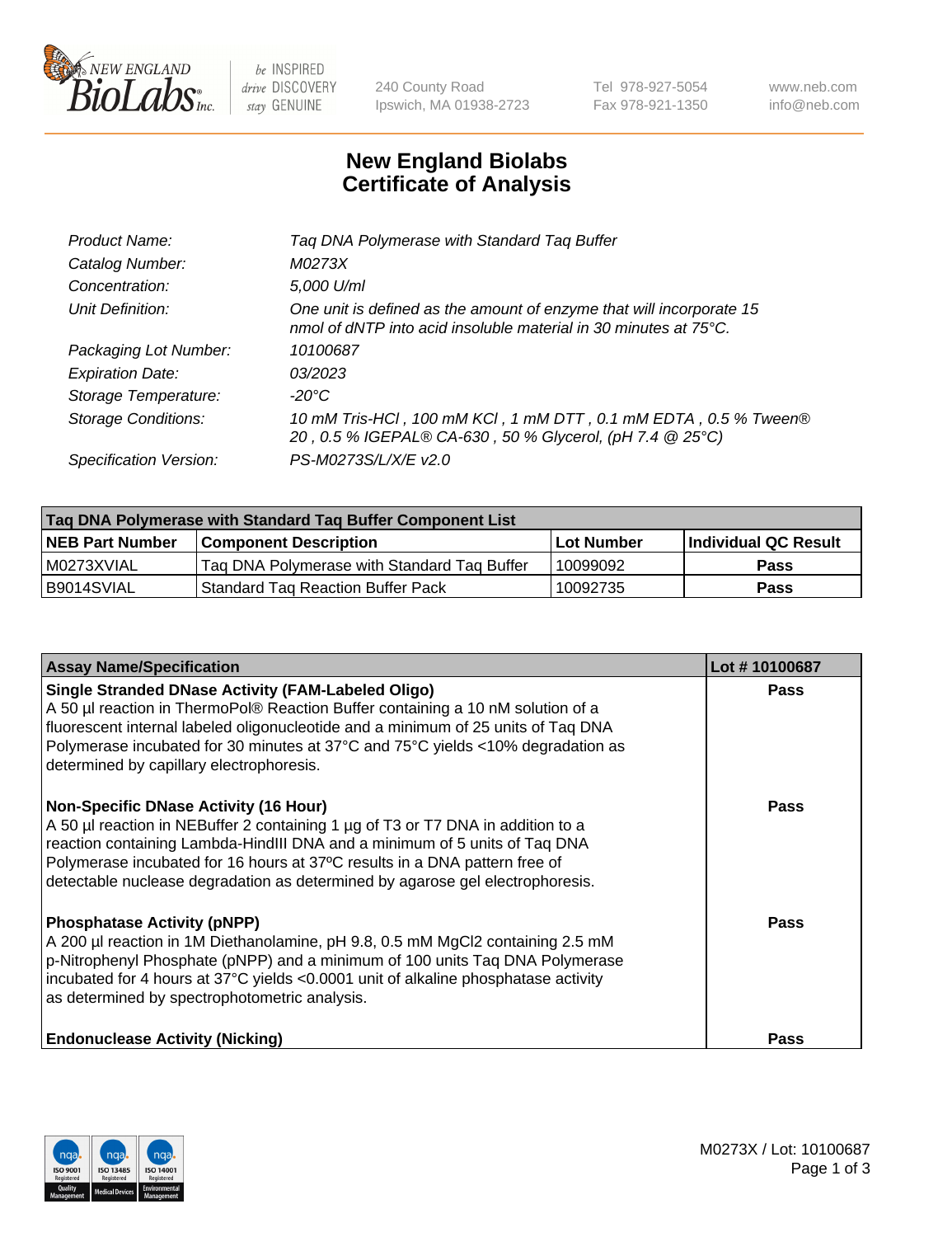

be INSPIRED drive DISCOVERY stay GENUINE

240 County Road Ipswich, MA 01938-2723 Tel 978-927-5054 Fax 978-921-1350

www.neb.com info@neb.com

| <b>Assay Name/Specification</b>                                                                                                                                                                                                                                                                                                                                                                                      | Lot #10100687 |
|----------------------------------------------------------------------------------------------------------------------------------------------------------------------------------------------------------------------------------------------------------------------------------------------------------------------------------------------------------------------------------------------------------------------|---------------|
| A 50 µl reaction in ThermoPol® Reaction Buffer containing 1 µg of supercoiled<br>PhiX174 DNA and a minimum of 20 units of Taq DNA Polymerase incubated for 4 hours at<br>37°C and 75°C results in <10% conversion to the nicked form as determined by agarose<br>gel electrophoresis.                                                                                                                                |               |
| PCR Amplification (5.0 kb Lambda DNA)<br>A 50 µl reaction in Standard Taq Reaction Buffer in the presence of 200 µM dNTPs and<br>0.2 µM primers containing 5 ng Lambda DNA with 1.25 units of Taq DNA Polymerase for<br>25 cycles of PCR amplification results in the expected 5.0 kb product.                                                                                                                       | Pass          |
| <b>qPCR DNA Contamination (E. coli Genomic)</b><br>A minimum of 5 units of Taq DNA Polymerase is screened for the presence of E. coli<br>genomic DNA using SYBR® Green qPCR with primers specific for the E. coli 16S rRNA<br>locus. Results are quantified using a standard curve generated from purified E. coli<br>genomic DNA. The measured level of E. coli genomic DNA contamination is ≤ 1 E. coli<br>genome. | Pass          |
| <b>Protein Purity Assay (SDS-PAGE)</b><br>Taq DNA Polymerase is ≥ 99% pure as determined by SDS-PAGE analysis using Coomassie<br>Blue detection.                                                                                                                                                                                                                                                                     | Pass          |
| <b>RNase Activity (Extended Digestion)</b><br>A 10 µl reaction in NEBuffer 4 containing 40 ng of a 300 base single-stranded RNA<br>and a minimum of 1 µl of Taq DNA Polymerase is incubated at 37°C. After incubation<br>for 16 hours, >90% of the substrate RNA remains intact as determined by gel<br>electrophoresis using fluorescent detection.                                                                 | <b>Pass</b>   |

This product has been tested and shown to be in compliance with all specifications.

One or more products referenced in this document may be covered by a 3rd-party trademark. Please visit <www.neb.com/trademarks>for additional information.